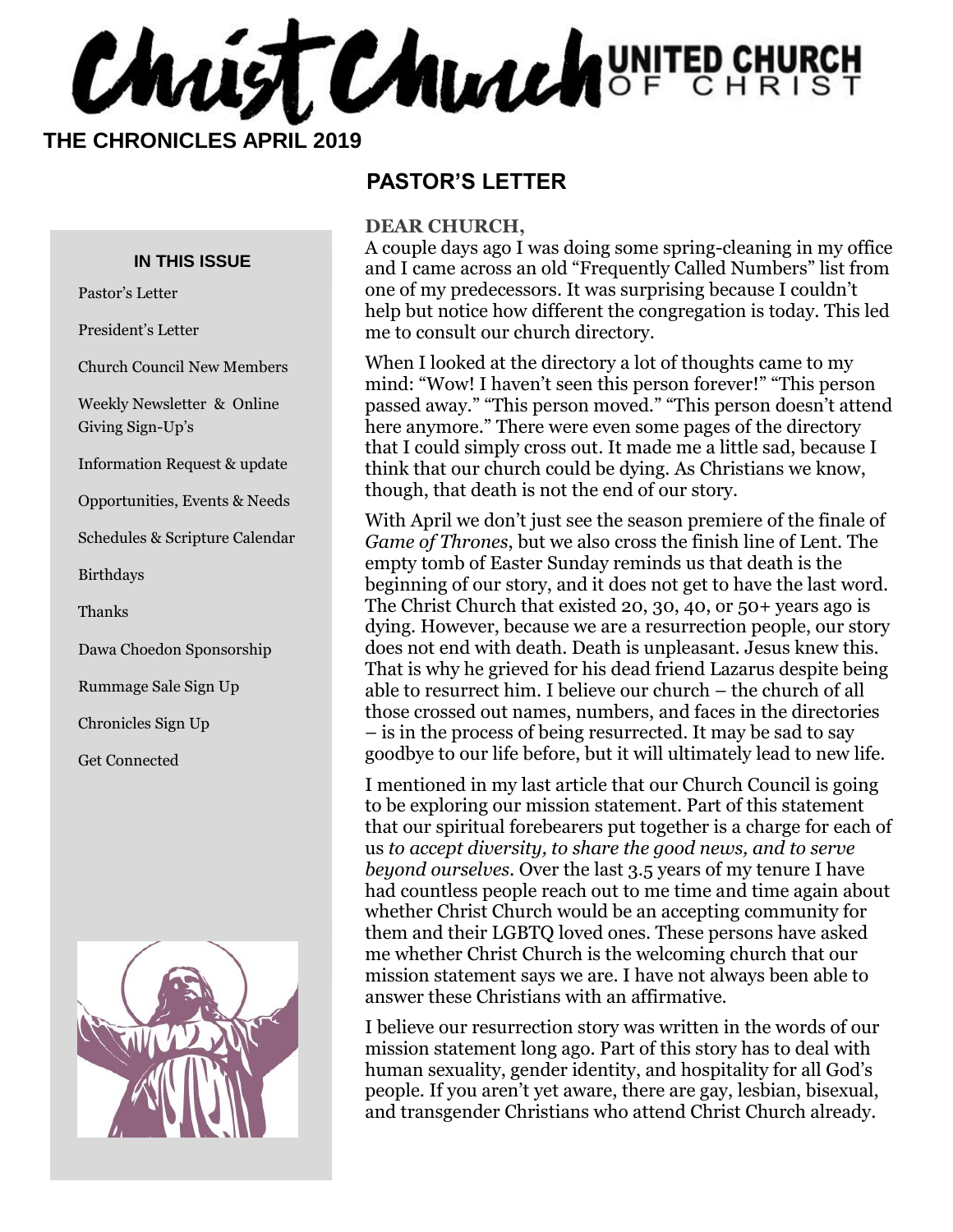They are involved in the ministries of our church. They give and support our ministries. They enjoy our coffee and donuts on Sunday mornings. In the UCC we believe in the "priesthood of all believers." That means that each of us bear gifts from God no matter who we are. These LGBTQ Christians are part of that priesthood too.

Yes, our church is dying but it is in the process of being resurrected. Part of our resurrected church means that we can and will live more fully into our mission statement of accepting diversity, being a nurturing community, and sharing the gospel with *everyone.* 

Part of our church's dying and resurrection process is going to be exploring our identity, because I cannot tell you how many evangelistic and opportunities for growth we have missed out on with LGBTQ persons because they have thought we were not welcoming.

I know that you are a people of extravagant welcome. I know that we can live into our mission statement more fully. I know that embracing the walk of Christ will not fundamentally change our identity. However, I do believe that the church resurrected will be different than the church of old. Be advised that your Church Council is going to be approached by me to initiate a conversation about this birthing process. Be advised that I will be looking for persons who take issues of human sexuality seriously and passionately. Be advised that whatever side you come down to you will be heard, loved, and listened to by me.

Part of this journey to becoming a resurrected church will involve conversations with you and hearing stories from our friends and families. I am hopeful you will be open to the Spirit and respectful of the persons of faith that choose to bear their souls and be vulnerable with you as we begin a journey of discernment together. My prayer for you this Easter for all of us and for our church is that we can die and be resurrected – so we can recognize our potential as a resurrection people.

Thanks be to God,

Pastor

 $750-$ 

#### **PRESIDENT'S LETTER**

I believe we are given lessons plainly displayed in everyday things we do or see but like with any blessing we have to have receptive hearts and discerning minds to see and understand the lessons being shown to us.

My example? Dexter. Dexter is our Wisconsin Humane Society American Fox Hound who is as gentle and loving as any creature that ever lived. He loves to be with people, play, and would not harm anyone. He let's me sleep and will not get out of his bed until I get up. No kidding. He is a very good dog except…. for one tiny little thing. When he gets off his leash he's gone as fast as he can run. No amount of coaxing, commanding, or food will bring him home. Not even the Humane Society training class the Joe & Barb Heino family gave us or Jim Wick's suggestions to me have worked. It is only after he's completely tired out, hungry, and totally spent will he return home. Sometimes he's very dirty and scratched, he's always hungry, and he'll sleep for 12 hours after returning from one of his "vacations".

He loves to play ball but we have to do it on a leash. He loves to play tag but we have to do it on a leash. Sometimes he just picks up his favorite toy and just wants to run to get his energy out but, you guessed it, he has to do it all on the confines of his leash.

I want so badly to give him his heart's desire and take him to an open area and just let him run and have the fun he wants. But I can't, he won't come when he's called. I want the best for him and I know all the fun we could have if he would just come when he was called so I could keep him out of danger.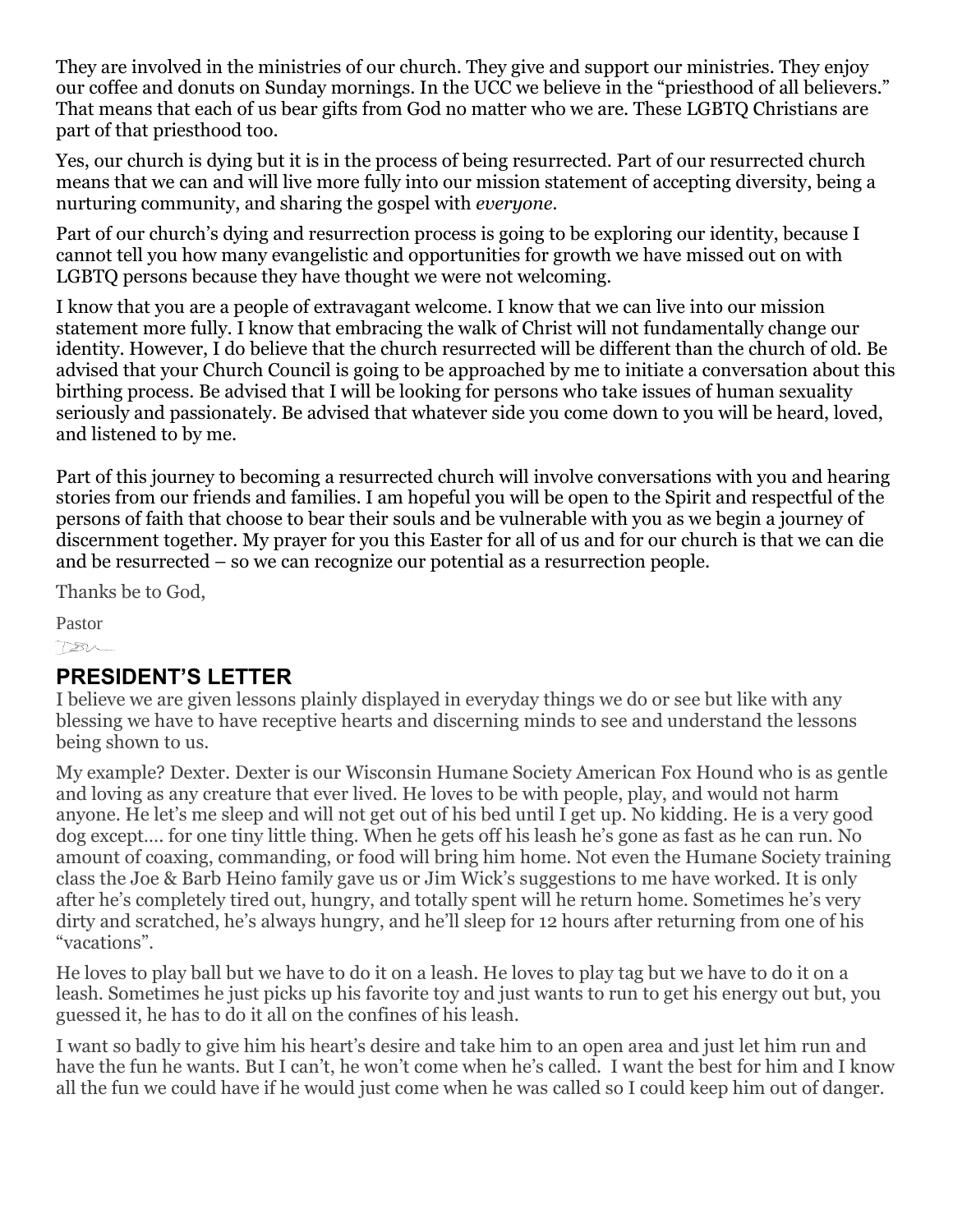I know that if he could, he would gladly give up those very few sprints for freedom for a lifetime of no leash walks, no leash playing ball, and no leash running as hard as he wants around the yard chasing all the rabbits. But he can't make that decision. God gave me the ability to make a decision like that but Dexter doesn't have the same ability.

So, here I am. The only difference between Dexter and I is I know there is a better way. Whether I choose that way is totally up to me. I have my "sprints for freedom" when I do things that benefit only me at the time, or cause me no embarrassment at the time, or save me money at the time, or make me popular at the time. I do these things instead of reading, studying, remembering, and thinking through what the Bible teaches me. Jesus proclaims a life of never ending bliss (Dexter's no leash dream) if only we use the ability we have all been blessed with and make a decision to see past our fleeting "sprints for freedom" and trade those few sprints for the endless blessings that are promised to us from our Creator who knows better because, after all, He created everything, including all of us.

May we all use our priceless gifts of reasoning and intelligence to our own, and our Creator's, advantage by trusting in His instructions to us on how to obtain the heaven we all want but can't fully absorb in our limited thinking.

Dean Kothrade Council President

## **CHRIST CHURCH NEW COUNCIL MEMBERS**

We are very pleased to have had 2 people join the council. They are Kim O'Brien and Jennifer Perdue. The church council is grateful to have such energetic and talented people partner with the rest of us in guiding our church. We are still looking for 1 more council position to be filled. Please talk to anyone on the council including Kim and Jennifer. This is an opportunity to use the talents and gifts you were given to shape and guide our church and its ministry outreach.

## **OPPORTUNITY: ONLINE GIVING**

Online giving is now a possibility! If you're in the pew and you'd like to give something other than



cash or a check, you are encouraged to use your phone to visit [www.uccmke.org](http://www.uccmke.org/) and tap the [donate](https://www.paypal.com/cgi-bin/webscr?cmd=_s-xclick&hosted_button_id=D7W2VTZZBHZNU) button at the bottom. You can pay with an existing PayPal account or with any credit card. It's easy and it saves your information for the next time you visit! Wondering what one of these weird scanny codes in the bulletin is? Give them a scan with a QR reader app on your phone and it will bring up the donation page! Want more information about online giving? See [Pastor Dan](mailto:dan_stark@att.net) or contact the church office at 414-

481-3530. **Please only donate with a credit card using a Pay Pal account so the church doesn't incur costly fees**.

## **OPPORTUNITY: WEEKLY NEWSLETTER**

If you're interested in receiving the *Christ Church Weekly*, contact the [Church Administrator](mailto:christ-church@att.net) (office@uccmke.org) to be added to the list (414-481-3530). Sign up sheets are also available at the information areas at the church entrances, then just drop it in the collection plate.

# **INFORMATION REQUEST: COLLEGE STUDENT & DEPLOYED MILITARY**

Please contact the church office with the name(s), address, phone number and email information of any family members who are at college or deployed for the military. We would like to keep in touch with them while they are away so they know we care. You can do this via church email: office@uccmke.org, phone: 414-481-3530, mail: 915 E Oklahoma Ave. Milw. 53207 or the black mailbox outside of the church office. Thank You!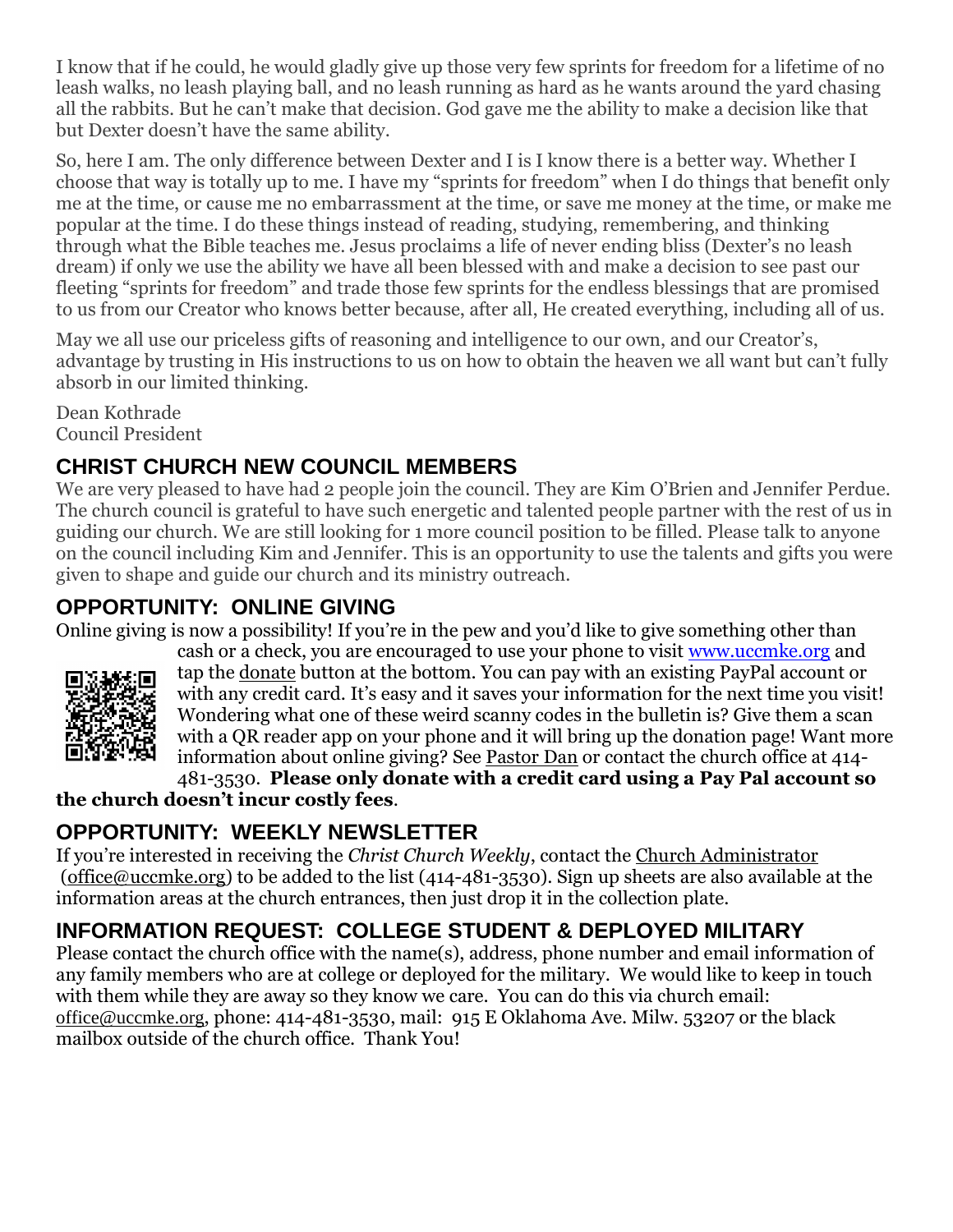#### **EVENT/OPPORTUNITY CHRIST CHURCH RUMMAGE SALE FUNDRAISER 9AM-4PM FRIDAY APRIL 5TH & SATURDAY APRIL 6TH** NEEDS:

\*Bakery for the Bake Sale \*Hot Dogs & Bun donations \*Workers at the Sale both Friday & Saturday Please fill out a sign up sheet on the last page of the Chronicles, from a Sunday bulletin or contact Debbie Behling via the office: 414-481-3530, [office@uccmke.org](mailto:office@uccmke.org) or at home 414-481-8454. Thank You! Debbie & Mike Behling

# **OPPORTUNITY: CHRIST CHURCH BOOK CLUB**

Inviting all Christ Church members and their friends to our next book club meeting. We have fellowship time as well as thought provoking discussions about our book. Please join us on Sunday Arpil 7th after church as we discuss Bad Grils of The Bible by Liz Curtis Higgs. Looking forward, we will be meeting on Sunday October 6<sup>th</sup> and discussing Angels Among Us by Wanda Rosseland. Books can be obtained at the library, Amazon, Ebay or your local bookstore. Hope you can join us! If you have any questions ask Carol Borchardt, Carol Dohoney, Debbie Hansen or Mary Ann Mowery

# **INTERGENERATIONAL SACRAMENT LEARNING CENTERS PALM SUNDAY APRIL 14TH-20 MINUTES PRIOR AND AFTER WORSHIP**

**9:00 AM to 9:20 AND/OR 10:35 AM to 10:50 AM (Choose one)** 

**NOTE:** If needed, there will be a slight adjustment in time based on the end of the worship service

- **Tour the Sanctuary** exploring baptism and communion areas and symbols of these displayed in the church.
- **Seder meal enactment** in the chapel (shorter version). The Seder meal is a Jewish ritual that commemorates Passover, which is the very reason the disciples gathered for Christ's Last Supper. **10:45 to 11:15**

**Fellowship Hall Activities**

- Breadmaking for Holy Week communion services. (Pine Room)
- Making grape juice for Holy Week communion. (Pine Room)
- Individual reflections about the sacraments.
- Hands-on projects.

## **Background**

**Sacrament** by definition is a sacred ordinance of the Church instituted by Jesus Christ in which by visible signs and means he imparts and preserves the new life.

**How many sacraments has Christ instituted?** There are two sacraments; Holy Baptism and the Lord's Supper. (Within the denomination of the United Church of Christ we celebrate these two sacraments, while in other faith groups like the Roman Catholic Church there are additional sacraments.)

*During each baptism our congregation promises, with the help of God, to provide a nurturing community of faith. These learning centers are one way we can live out that pledge.* Questions: Please contact Pastor Dan or Jim Wick

# **EASTER BREAKFAST**

The Christ Church council will be hosting our Easter Breakfast this year. It will be served from 7:30am-8:45am on Easter morning Sunday April 21st . The menu will be an egg casserole dish, hash brown potatoes, fruit, rolls, bakery, juice, coffee, and milk. We will be accepting a free will offering on that day and we are hoping that the breakfast goers remember that we are sponsoring a child with the proceeds from ALL Sunday morning fellowship events including the Easter breakfast. Please join us. Everyone is welcome!







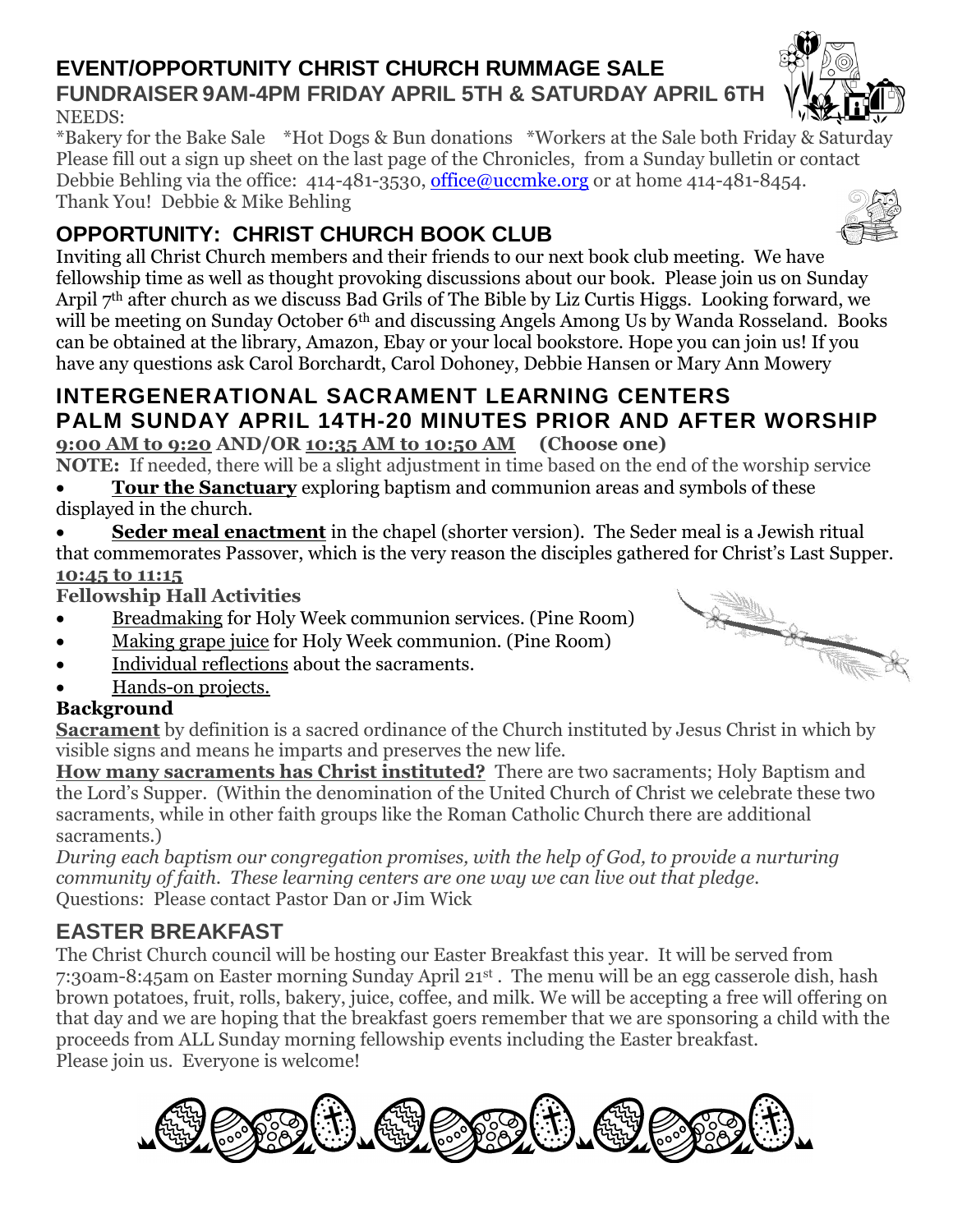## **EASTER EGG HUNT FOR KIDS**

An Easter Egg hunt will be held for Sunday School age children following breakfast from 8:45am-9:10am on Easter Sunday April 21st. Children will gather in the chapel at 8:45am for instructions and bags to collect their eggs in. All Sunday School age children are invited to participate as well as any guests.

## **AED REVIEW SUNDAY APRIL 28TH**

There will be a review on how to use the church's AED. For those interested please join us on April 28th after church in the pine room. If you have any questions please contact Mary Ann Mowery.

## **OPPORTUNITY: VOLUNTEER FOR 2019 UCC GENERAL SYNOD**

The Wisconsin Conference will be hosting the 32nd General Synod of the UCC in Milwaukee June 21- 25, 2019. Approximately 300-400 volunteers will be needed throughout the 5 days of the General Synod next June. Volunteer opportunities are: Hospitality, Childcare & Children's Ministry, Mission, Word Processing and Tech, Worship, Outdoor Festival and More!

Read more at WCUCC.org/synodvolunteer. Use the link there for volunteer registration.

# **NEED: BVCC FOOD & INFANT FORMULA MONTHLY DRIVE SUNDAY APRIL7TH**

Requested items: Canned proteins such as: • Canned Soups (both cream and broth) • Peanut Butter • Jelly • Canned Vegetables • Canned Fruits & Juices • Cereal • Mac and Cheese • Canned Tuna



## **NEED: LARRY UNDER THE BRIDGE (LUTB) & DI MOST URGENT REQUESTS**

Hand Warmers Coffee (regular & decaf) Bread Dish & Hand Soap Sugar & Creamer Butter/Margarine Dish Soap Hot Chocolate Peanut Butter Hand Sanitizer Milk Jello Cereal/Oatmeal Pop Tarts

#### Donations for LUTB can be **dropped off at Tippecanoe Presbyterian Church (125 W.**

**Saveland Ave.)** door closest to 1st Street. (Tippe's staff are in and out of that door all day long so someone will bring them in.) They will also accept monetary donations. Thanks! The Social Concerns Committee

## **SCHEDULE FOR UPCOMING MEETINGS & EVENTS IN MARCH**

- April 1: Happy April Fool's Day! Church Office open 8am-2pm
- April 2-4: Rummage Sale set up 2:30pm-7:30pm. Please sign up to help if possible.
- April 2: Staff Meeting 10:00am, Rummage set up 2:30pm-7:30pm
- April 3: Midweek Lenten service 12:00pm, Rummage set up 2:30pm-7:30pm
- April 4: Weekly announcement submissions by 10am, Rummage set up 2:30pm-7:30pm,

Choir & AA 7:00pm

April 5: Church office closed

April 5-6: Rummage Sale 9am-4pm. Please join us and bring a friend or relative. Come for lunch! April 7: BVCC Food & Infant Pantry Drive/Collection, Choir 8:15am, Adult Ed. 8:30am, Worship with Communion & Sunday School 9:30am, Coffee Hour 10:30am, Book Club 10:45am

- April 8: Property Committee Meeting 7:00pm
- April 9: Quilters 10:00am
- April 10: Last Midweek Worship service 10:00am, Praise Team 7:00pm
- April 11: Weekly Announcement Submissions by 10:00am, Choir & AA Meeting 7:00pm
- April 13:Crochet Class 10:00am, Dartball League Banquet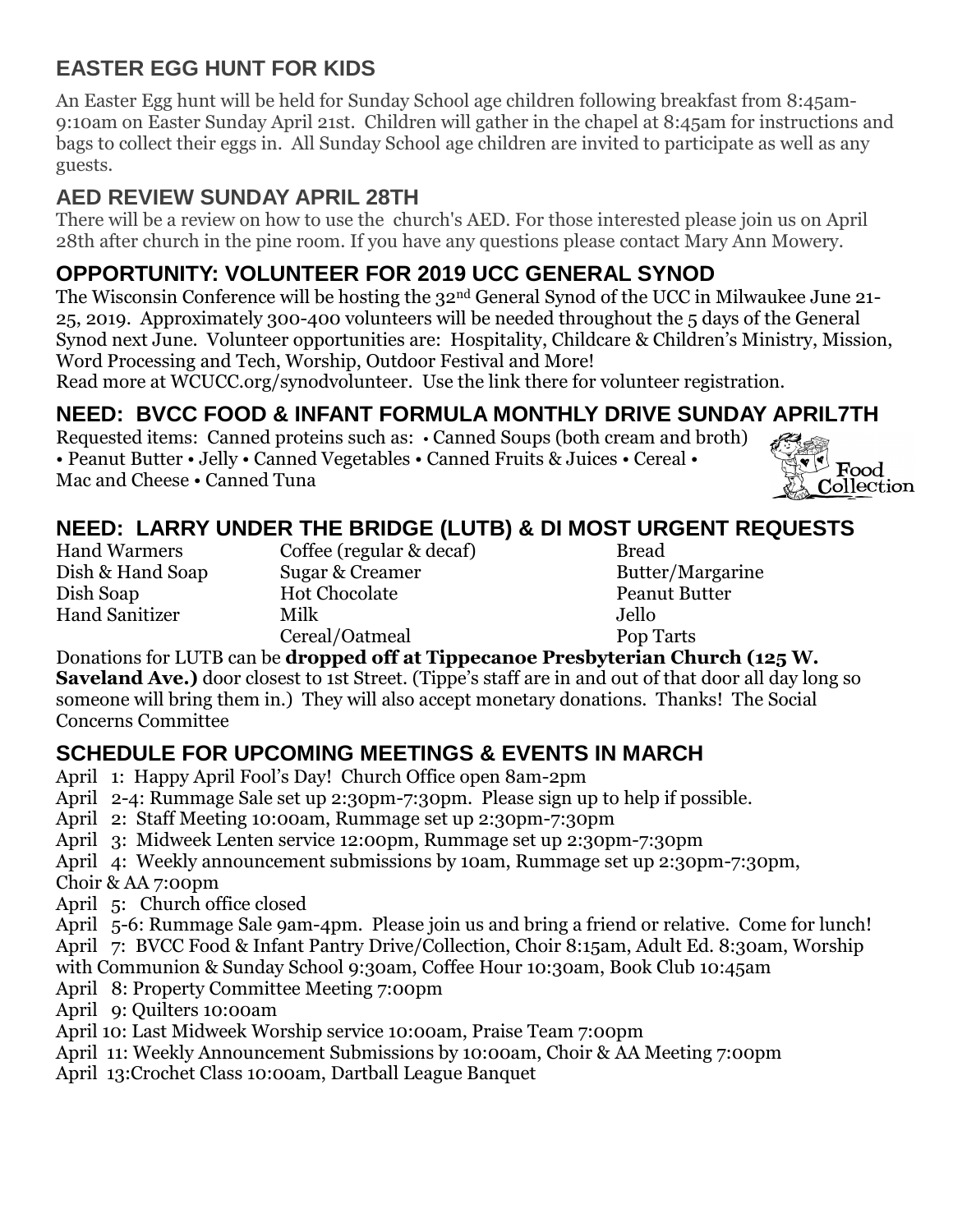April 14: Palm Sunday! No Adult Ed. class, Learning Centers 9:00am-9:20am, Worship, Baptism & Sunday School 9:30am, Coffee Hour 10:30am, Learning Centers 10:35-10:50am, Fellowship Hall Activities 10:45am-11:15am

April 16: Council Meeting 6:30pm

April 17: Endowment Meeting & Praise Team 7:00pm

April 18: Choir 6:15pm, Maundy Thursday Service 7:00pm,

Weekly Announcement submissions by 10:00am, AA Meeting 7:00pm

April 19: Good Friday Service 7:00pm, Chronicles Submissions by 10:00am

April 21: Happy Easter!! Easter Breakfast 7:30am-8:45am, Choir 8:15am, Easter Egg Hunt for

Sunday School kids 8:45am-9:10am, No Adult Ed. or Sunday School,

Worship with communion 9:30am, No Coffee Hour

April 22-28: Pastor Dan Military Duty in North Dakota

April 23: Quilters 10:00am

April 24: Praise Team 7:00pm

April 25: Weekly Announcement Submissions by 10:00am, Choir & AA Meeting 7:00pm

April 27: Crochet Class 10:00am

April 28: Praise Team 8:15am, Adult Ed. 8:30am, Worship & Sunday School 9:30am, Coffee Hour 10:30am, AED Review 10:45am

#### **SAVE THE DATE**

May 12th: Mother's Day May 28-June 2: Pastor Dan Military-Duty Grand Forks

#### **CHOIR SCHEDULE**

| <b>Sunday</b><br><b>Rehearsal</b><br>and<br><b>Service</b> | 4/7<br>8:15am                                      | 4/21<br><b>Easter</b><br>9:15am | 5/5<br>8:15am     | 6/2<br>8:15am    |                   |                |  |
|------------------------------------------------------------|----------------------------------------------------|---------------------------------|-------------------|------------------|-------------------|----------------|--|
| <b>Rehearsals</b>                                          | 4/4<br>$7:00$ pm                                   | 4/11<br>$7:00$ pm               | 4/25<br>$7:00$ pm | 5/2<br>$7:00$ pm | 5/23<br>$7:00$ pm | 5/30<br>7:00pm |  |
| <b>Special</b><br><b>Rehearsal</b><br>& Service            | 4/18<br><b>Maundy</b><br><b>Thursday</b><br>6:15pm | 4/21<br><b>Easter</b><br>9:15am |                   |                  |                   |                |  |

#### **PRAISE TEAM SCHEDULE**

| <b>Sunday</b><br><b>Rehearsal and</b><br><b>Service</b> | 4/28<br>8:15am | 5/19<br>8:15am |           |           |
|---------------------------------------------------------|----------------|----------------|-----------|-----------|
| <b>Rehearsals</b>                                       | 4/17           | 4/24           | 5/8       | 5/15      |
|                                                         | $7:00$ pm      | $7:00$ pm      | $7:00$ pm | $7:00$ pm |



## **COFFEE HOUR VOLUNTEERS SCHEDULE**

| 4/7                           | 4/14 | $\frac{1}{4}$ /21       | $\mid$ 4/28 |
|-------------------------------|------|-------------------------|-------------|
| Volunteer Needed   The Gaeths |      | <b>Easter Breakfast</b> | Sara Rogers |



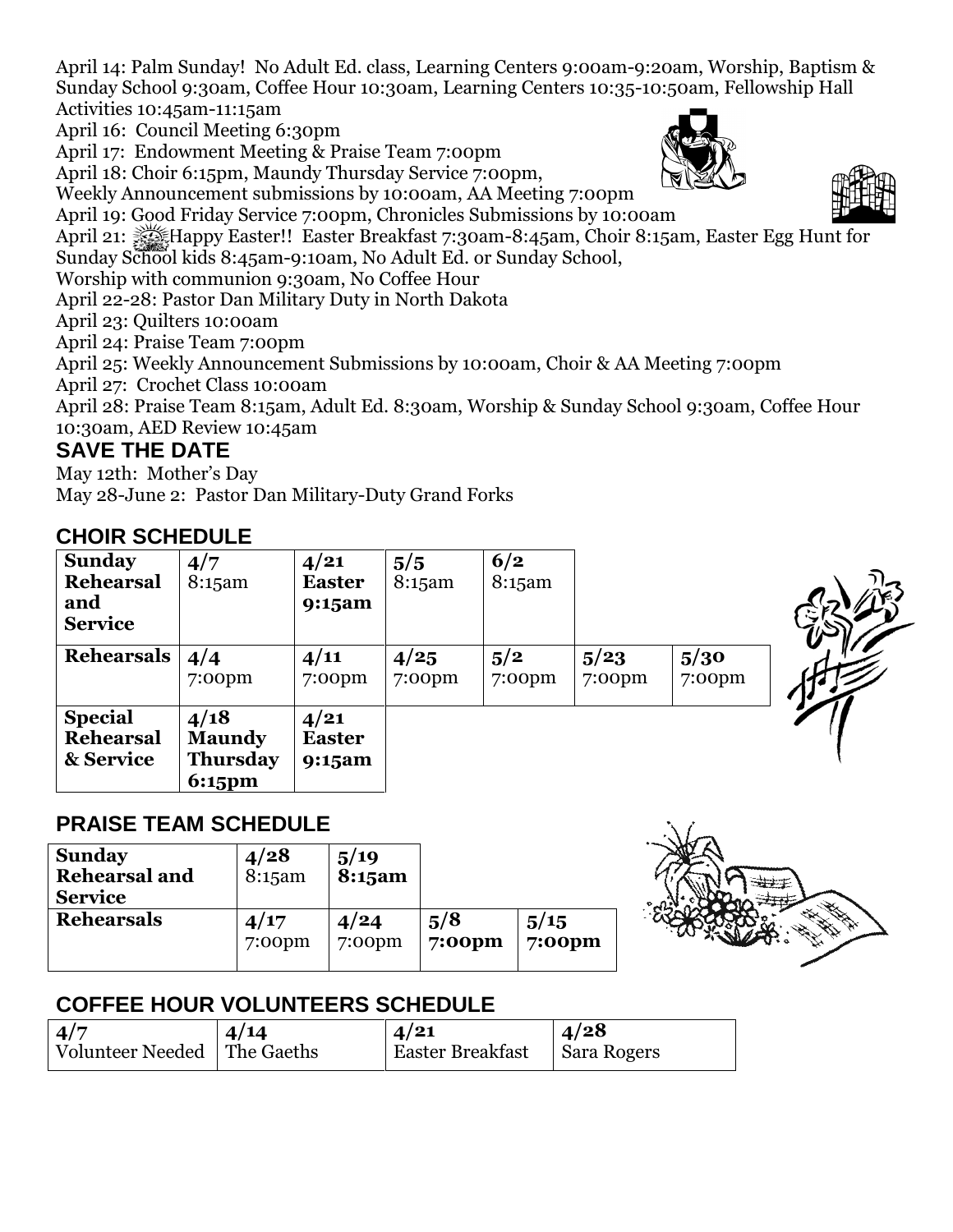## **GREETER SCHEDULE**

| Oklahoma               | 4/7                                        | 4/14                                        | 4/21                         | 4/28                             |
|------------------------|--------------------------------------------|---------------------------------------------|------------------------------|----------------------------------|
| <b>Street</b>          | Joyce Jakimczyk                            | The Borchardts                              | Charlotte Jeske              | The Gaeths                       |
| Lenox<br><b>Street</b> | 4/7<br>Joyce Neumann &<br>Doris Piacentine | 4/14<br>Sonia, Charlotte<br>& Elliott Stark | 4/21<br>The Thomae<br>Family | 4/28<br><b>Sue</b><br>Steinhauer |

#### **LENOX STREET PARKING HELPER SCHEDULE**

| $\vert 4/7$<br>The Borchardts   The Warehams   The Dohoneys   Don Antoniewicz | 4/14 | $\vert 4/21 \vert$ | $\sqrt{4/28}$ |
|-------------------------------------------------------------------------------|------|--------------------|---------------|
|                                                                               |      |                    |               |

#### **USHER SCHEDULE**

| 4/7               | 4/14                   | 4/21            | 4/28             |
|-------------------|------------------------|-----------------|------------------|
| Joan Amich        | Debbie Behling         | Mary Ann Mowery | Ben Clark        |
| <b>Brad Boyle</b> | <b>Chuck Terlinden</b> | Brian O'Brien   | Chelsea Clark    |
| Cheri Boyle       | Amber Urbaniak         | Danette Volz    | Debbie Hansen    |
| David Wareham     | Chris Urbaniak         | Renolle Volz    | Olivia Mayeshiba |
|                   |                        |                 |                  |

#### **LITURGIST SCHEDULE**

| $\sqrt{4/7}$ | 4/14                | 4/21                  | $\vert$ $\Delta/28$ |
|--------------|---------------------|-----------------------|---------------------|
| Andy Oren    | <b>Randene Wick</b> | <b>Bill Borchardt</b> | Dean Kothrade       |
|              |                     |                       |                     |

## **WEEKLY SCRIPTURES**

| 4/7  | Isaiah43:16-21                       | Psalm 126                         | Philippians 3:4b-14                       | John12:1-8                          |
|------|--------------------------------------|-----------------------------------|-------------------------------------------|-------------------------------------|
| 4/14 | Psalm118:1-2, 19-29<br>Luke 19:28-40 | Isaiah $50:4-9a$<br>Psalm 31:9-16 | Philippians 2:5-11                        | Luke 22:14-23:56 or<br>Luke 23:1-49 |
| 4/21 | Acts 10:34-43 or<br>Isaiah 65:17-25  | Psalm118:1-12,<br>$14 - 24$       | 1Corinthians 15:19-26 or<br>Acts 10:34-43 | John 20:1-18 or<br>Luke 24:1-12     |
| 4/28 | Acts $5:27-32$                       | Psalm 118:14-29<br>or Psalm 150   | Revelation 1:4-8                          | John 20: 19-31                      |

## **BIRTHDAYS**

Happy birthday to all these wonderful folks!

| <b>APRIL1</b>            |
|--------------------------|
| <b>Michael Miksic</b>    |
| David Porn               |
| <b>APRIL 2</b>           |
| Selena Mayeshiba         |
| <b>APRIL 3</b>           |
| Rebekah Freitag          |
| <b>APRIL 7</b>           |
| Chris Whiting            |
| <b>APRIL 8</b>           |
| Denise Broberg           |
| <b>Taylor Gilgenbach</b> |

**APRIL 10** Eloise Enright Ken Pisarek Ryanne Strausbaugh **APRIL 14** Grace Perdue **APRIL 15** Devon Jorgenson **APRIL 22** Lauren Darling Loretta Senderhauf

**APRIL 25** Melissa Franco Sue Steinhauer **APRIL 27** Dean Kothrade Isabella Wick Moreira **APRIL 29** Eric Bingheim **APRIL 30** Corrinne Valleskey

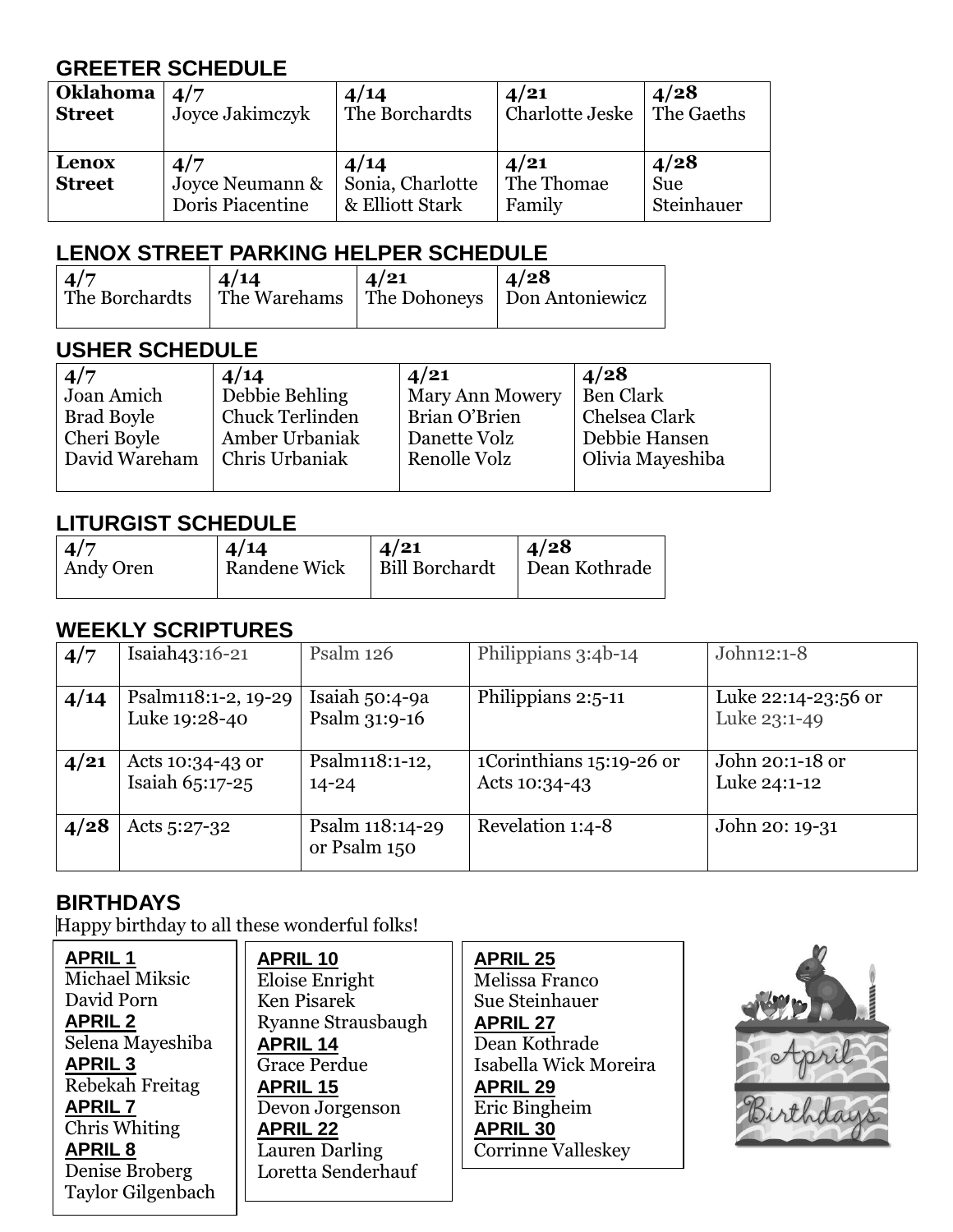## **THANKS**

~We accept with appreciation and gratitude a donation made to the Christ Church Sunday School from Carol A. Forde in memory of Lawrence H. Poth.

~We accept with appreciation and gratitude donations made to Christ Church from The Behlings, Judy Borkowicz, The Jonokuchi family, Fritz Jorgenson, The Mayeshiba Family and Sue Steinhauer. ~A Thank you was received from Nancy Jonokuchi and the whole Jonokuchi family. "Dear Christ Church Friends, Our family would like to thank you for your many, many messages of condolences. We appreciate all your kind words, it really meant a lot to us. It is gratifying to know that Dad had friends who thought so much about him. We will miss him, but have wonderful memories to sus through this difficult time. God Bless."

~We accept with appreciation and gratitude a donation made to Christ Church in memory of her mot her, Ann Schroder's March 3rd birthday from Kathleen Schroder.

~We accept with appreciation and gratitude a donation made to Christ Church in memory of Edmund Jonokuchi from Sue Steinhauer.

## **SHARING IN OUR SPONSORSHIP OF DAWA CHOEDON**

Please remember that the Christ Church Council has voted to sponsor a child through "Global Ministries" (Relief organization of UCC & Christian Church-Disciples of Christ). Yes, we are all very excited about our sponsored child, Dawa Choedon.

Dawa is 12 years old and lives in Lhaze Zong in Tibet. Both her father and mother are farmers. She has 2 sisters. Since Dawa's parents are poor they have sent all 3 siblings to the Upper Tibetan Children's Village (TCV) for an education.

**The cost of sponsoring Dawa is \$45/month, or \$11.25/week.** We hope to be able to sponsor her for a year with proceeds from our donut hour offering. We are encouraged to write to Dawa so she will know who is sponsoring her and that she may be able to write back to her "family" in the United States. The address to write to her is:

Dawa Choedon

Tenzin Zeden, Children's Secretary

Tibetan Children's Village

Dharamsala Cantt 176216

Distt. Kangra H.P. India

This is a special mission that was initiated to bring special meaning to our social gathering on Sunday mornings. Please give as you are moved to support this mission effort. This particular children's mission was chosen because it is connected with the United Church of Christ. If our Donut Hour ministry is successful perhaps we can support another child/organization next year through our funds. If you have any thoughts regarding this mission step taken through the donut hour please voice them to any member of the church council or to Dean Kothrade.

May we all share our God given blessings with Dawa.



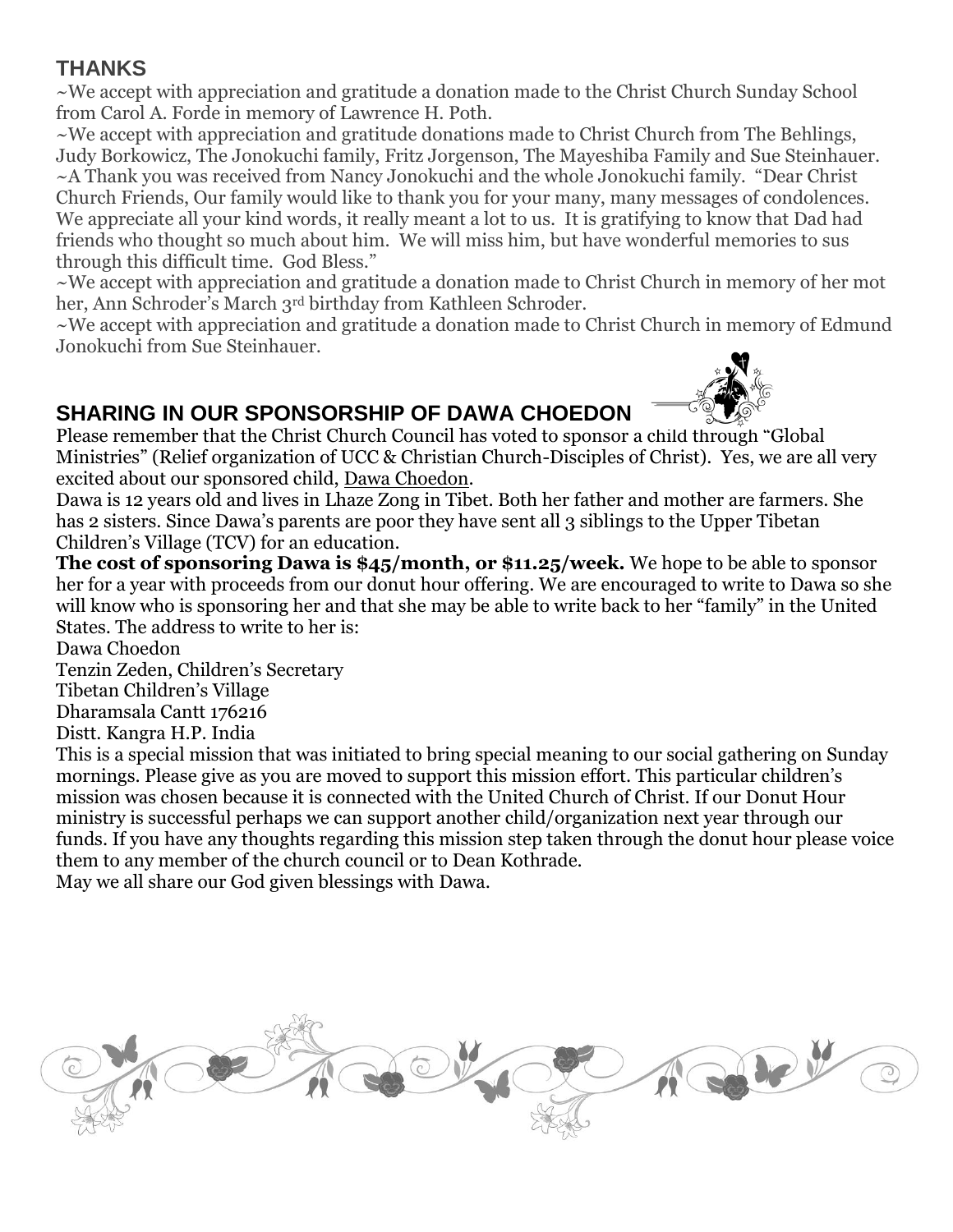

#### **EVENT/OPPORTUNITY: SPRING RUMMAGE SALE AT CHRIST CHURCH FRIDAY & SATURDAY APRIL 5TH & 6TH 9AM-4PM**

**Thank you for all of your rummage sale donations. We still need as many volunteers as possible to make this a successful fundraiser. There is still time to sign up below. Please contact the church office if you would be able to help on any of the dates and times listed below.**

**Please see below to sign up to help. It takes a village to make this happen. Thank You! Debbie & Mike Behling**

#### **Please put a check mark when your available to help:**

Set Up: Tues. April 2\_\_ Wed. April 3\_\_ Thurs. April 4\_\_ 2:30pm-5:00pm\_\_ and/or 5:00pm-7:30pm

Work Rummage Sale: Fri. April 5\_\_ Sat. April 6\_\_ 8:30am-11am\_\_ and/or 11am-3pm\_\_ and/or 3pm-clean- up\_\_

**Donate Food items:** Bakery\_\_ Hot Dogs & Buns\_\_ Name: \_\_\_\_\_\_\_\_\_\_\_\_\_\_\_\_\_\_\_\_\_\_ Phone/Email:\_\_\_\_\_\_\_\_\_\_\_\_\_\_\_\_\_\_\_\_

#### **PLEASE TEAR OFF AND DROP IN THE OFFERING PLATE , IN THE BLACK MAILBOX OUTSIDE OF THE OFFICE, OR CONTACT THE CHURCH OFFICE 414-481-3530 or office@uccmke.org**